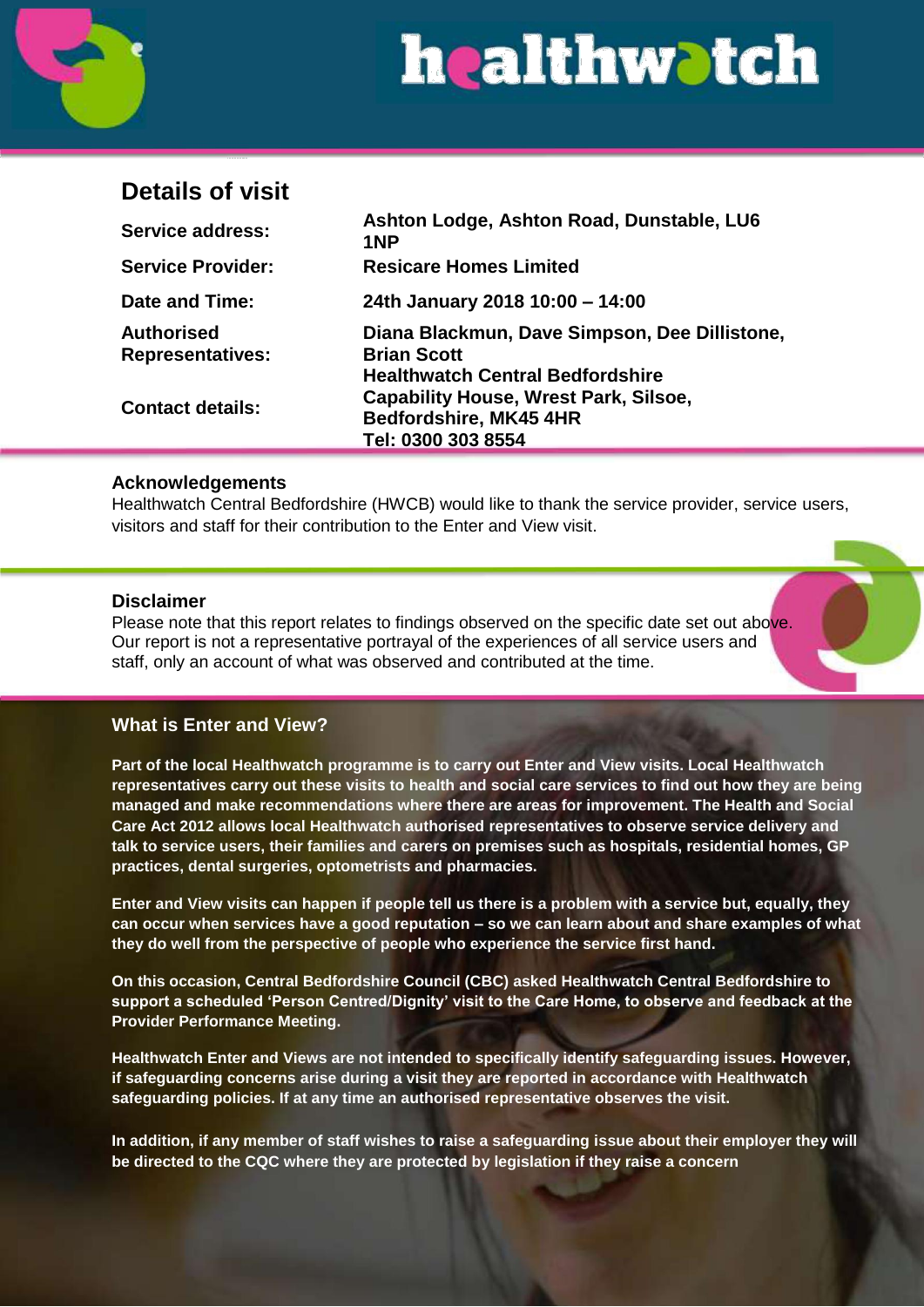# **Purpose of the visit**

- To engage with service users of care homes and understand how dignity is being respected in a care home environment;
- **IDENTIFY EXAMPLES OF GOOD WORKING PRACTICE:**
- **Dbserve residents and relatives engaging with the staff and their surroundings;**
- Consult with residents, relatives and staff about their experiences of the environment within the home and how care is delivered.

# **Strategic drivers**

- Care Quality Commission dignity and wellbeing strategy
- Care homes are a Local Healthwatch priority

# **Methodology**

This was an announced Enter and View Visit requested by Central Bedfordshire Council (CBC).

CBC asked Healthwatch Central Bedfordshire to visit the home following a CQC Inspection which took place on 31<sup>st</sup> August and 1<sup>st</sup> September 2017. In the final CQC report published on 12<sup>th</sup> October, Ashton Lodge Care Home was rated as 'inadequate' and the service was placed in special measures. An Improvement Plan has been developed and is currently in place. The Council requested that Healthwatch Central Bedfordshire (HWCB) visit the home to conduct an independent review, observe activities within the home, to talk to staff, residents and their families about their experience of the home.

This was an announced Enter and View Visit; the home was previously advised that HWCB representatives would be on site and posters were sent prior to the visit informing residents and relatives of our visit. Representatives of Healthwatch Central Bedfordshire (HWCB) were pleased to note that the HWCB poster was clearly displayed within the building at the time of the visit.

Upon arrival, representatives were met by the Manager, who gave a verbal introduction regarding the home, its history, the number of beds, residents and staff etc.

Authorised representatives also approached residents at the care home to informally ask them about their experience of the home. Family members and members of staff were also interviewed. The authorised representatives explained to all those spoken with why they were there and that notes would be taken.

After speaking with the residents and staff, HWCB representatives distributed a number of Healthwatch Central Bedfordshire leaflets to encourage residents, relatives or staff to contact HWCB direct, after the visit.

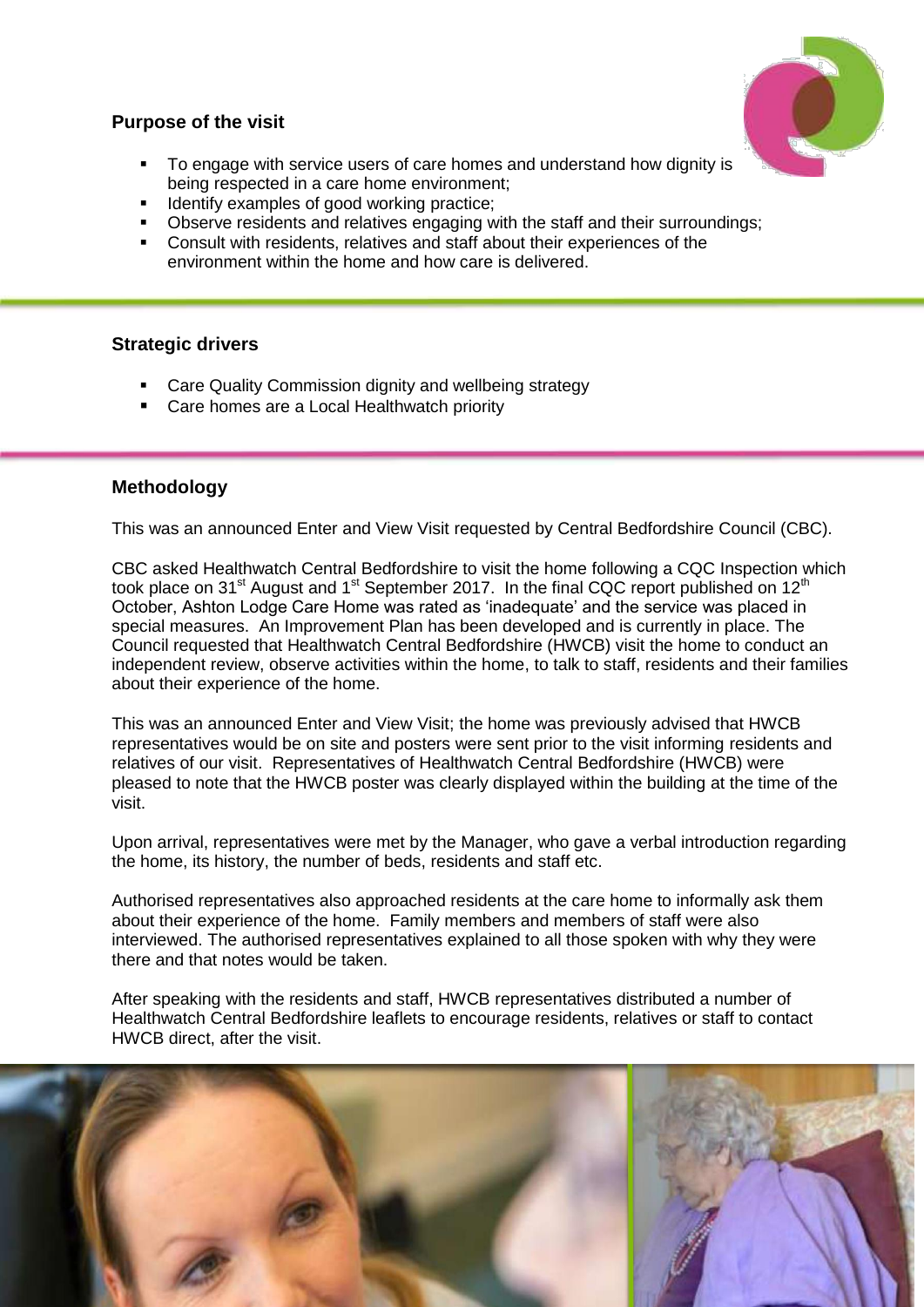

# **Summary of findings**

The home is registered to accommodate 54 residents in 50 single and two shared bedrooms, 48 are with en-suite bathrooms. These are situated over two floors. A CCTV system is in place in four areas of the home which was introduced in the last quarter of 2017. The Manager would like to install more cameras in other areas of the home.

Ashton Lodge has the following members of staff all of whom are directly employed by the home. HWCB representatives were advised that the home does not use agency staff as it is felt this is detrimental to the wellbeing of the residents. The home currently has one vacancy for night staff.

- **Manager** 1
- **Deputy Manager** 2
- Medicines Coordinator 1
- Male Carer 5
- Female Carer 32
- Domestic Staff 5

The number of residents currently at Ashton Lodge is:

Male 12<br>Female 30 **Female** 

The following are the conditions being managed and the number of residents in each case:

- Alzheimer's 10
- Dementia 17
- Other Mental Health 2<br>• Wheelchair users 6
- Wheelchair users 6
- Visual impairment 3
- Hearing impairment 4

# **Results of Visit**

#### **General Observations**

#### **Upon Arrival**

Access to the building was gained by ringing the bell, and a member of staff greeted the Enter and View Team. All were asked to sign the visitor's book. There was no specific reception desk and the visitor's book was located on a cabinet in the hallway. A slightly unpleasant smell was noted upon entry but it was not prevailing. The hallway was adequate in terms of space but had a number of visitors arrived at the same time this might be difficult to manage. Healthwatch Central Bedfordshire posters announcing the visit were clearly displayed on noticeboards.

Representatives noted that the telephone ring tone is quite loud outside the offices, but that calls were answered very promptly. It was clear on entry to the building that refurbishments are currently taking place within the home and improvements can be observed. New flooring is being installed throughout the home with a beach themed area in the main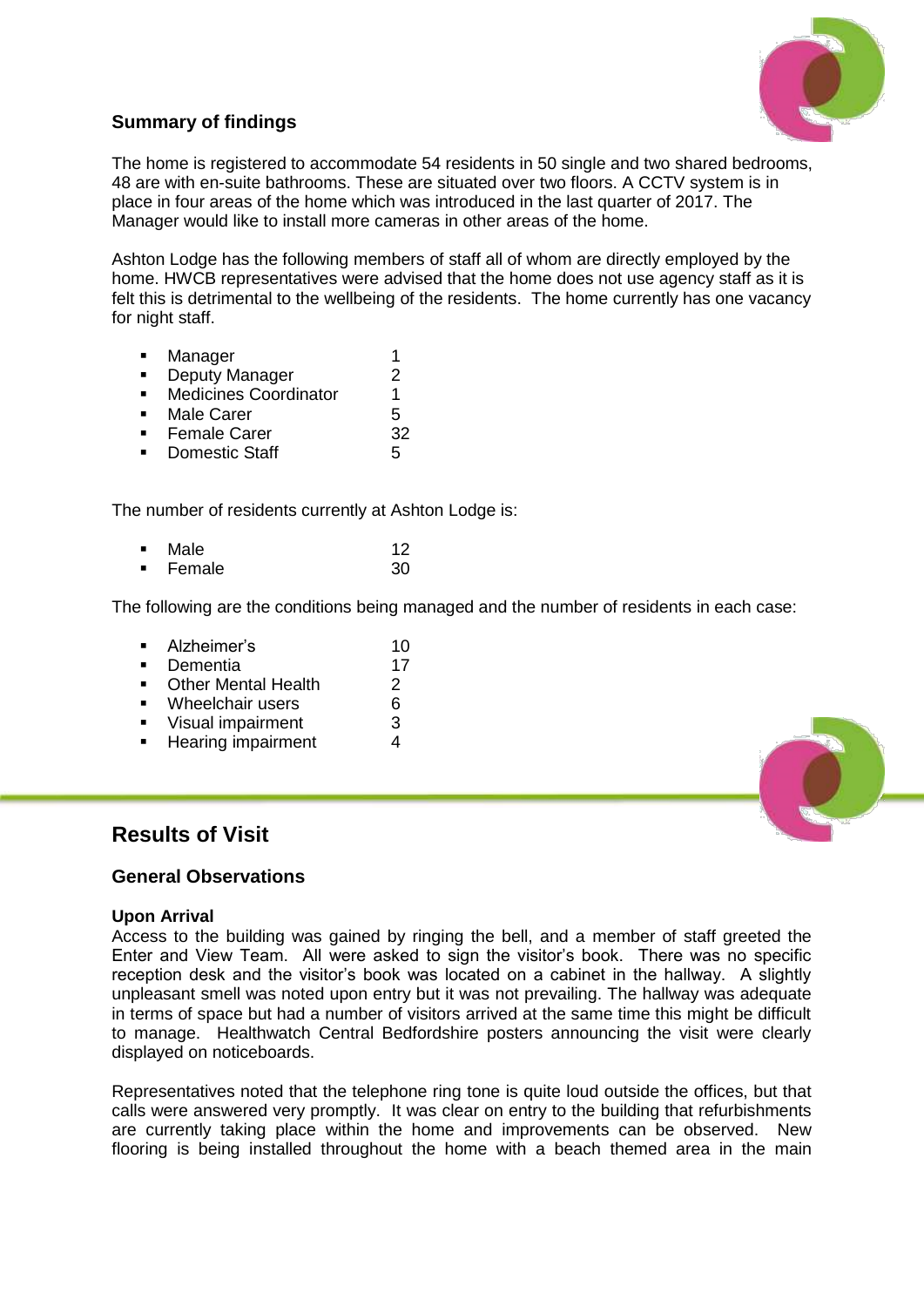

corridor. The refurbishment of the building is currently ongoing and would appear to be conducted with minimum disruption to residents and staff.

HWCB representatives were advised that current plans to improve the quality of life and wellbeing for all residents living at the home is as follows:

- Investing in new equipment;
- Making the medicine trolley more homely by covering the trolley to make it look more like a cabinet (this was a resident's suggestion);
- **Putting in an old fashioned lounge/bar in the family room;**
- **Creating a rehabilitation centre with a hot tub.**

If given the opportunity and resources, other ideas for the future will include:

- **Brand new fire doors;**<br>**Brand new fire use by all**
- Minibus for use by all residents;
- Refurbish or renew the kitchen floor.

#### **Promotion of Privacy, Dignity and Respect**

Residents observed by HWCB representatives appeared to be content; some were resting with pillows at their heads. The lighting levels were adequate. There was fresh air from open windows, at the request of residents.

In total there are four lounges, one of which is a TV Lounge and one a quiet lounge. The home currently employs two activities co-ordinators; one full time and one part time. Pupils from a local school also regularly visit Ashton Lodge and owners bring dogs in to visit with the residents. Visits to the Grove Theatre and canal trips are part of a robust list of entertainment; full details of which are posted on the notice board.

All residents are given the opportunity to go on outings to schools, markets, libraries, the theatre etc. Resident's preferences are observed at all times and if they prefer to be alone, the staff are on hand to ensure their choices are adhered to whilst also observing and regularly checking on their care needs.

The majority of rooms at the home are en-suite and there is one communal bathroom. A hoist is being installed and refurbishment work is currently being undertaken. There are three wet rooms/shower rooms. Residents are able to bathe independently if they wish to.

#### **Residents**

At the time of the visit the number of residents staying at the home was 42 with one resident staying for respite. 12-15 of these are privately funded and the rest are state funded. The age range of residents at Ashton Lodge is 51 to 101 years.

#### **Promotion of Independence**

The majority of residents spoken with, and observed within the home, appeared to be happy and the carers all used first names when talking to the residents. The residents spoken with felt that the Carers responded quickly when needing assistance, and they did not feel ignored by the Carers at any time. Most residents confirmed that the Carers will always knock on the door to their room before entering and if they need some quiet time they can retire to their room without question. One resident, who has a regular shower on a Thursday, mentioned that she preferred a bath to a shower but '*it takes too people and I know they are short staffed so I'm not worried too much'.*

The majority of residents spoken with confirmed they are given a choice of snack when they would like one and staff will help them to make a cup of tea if needed. The majority of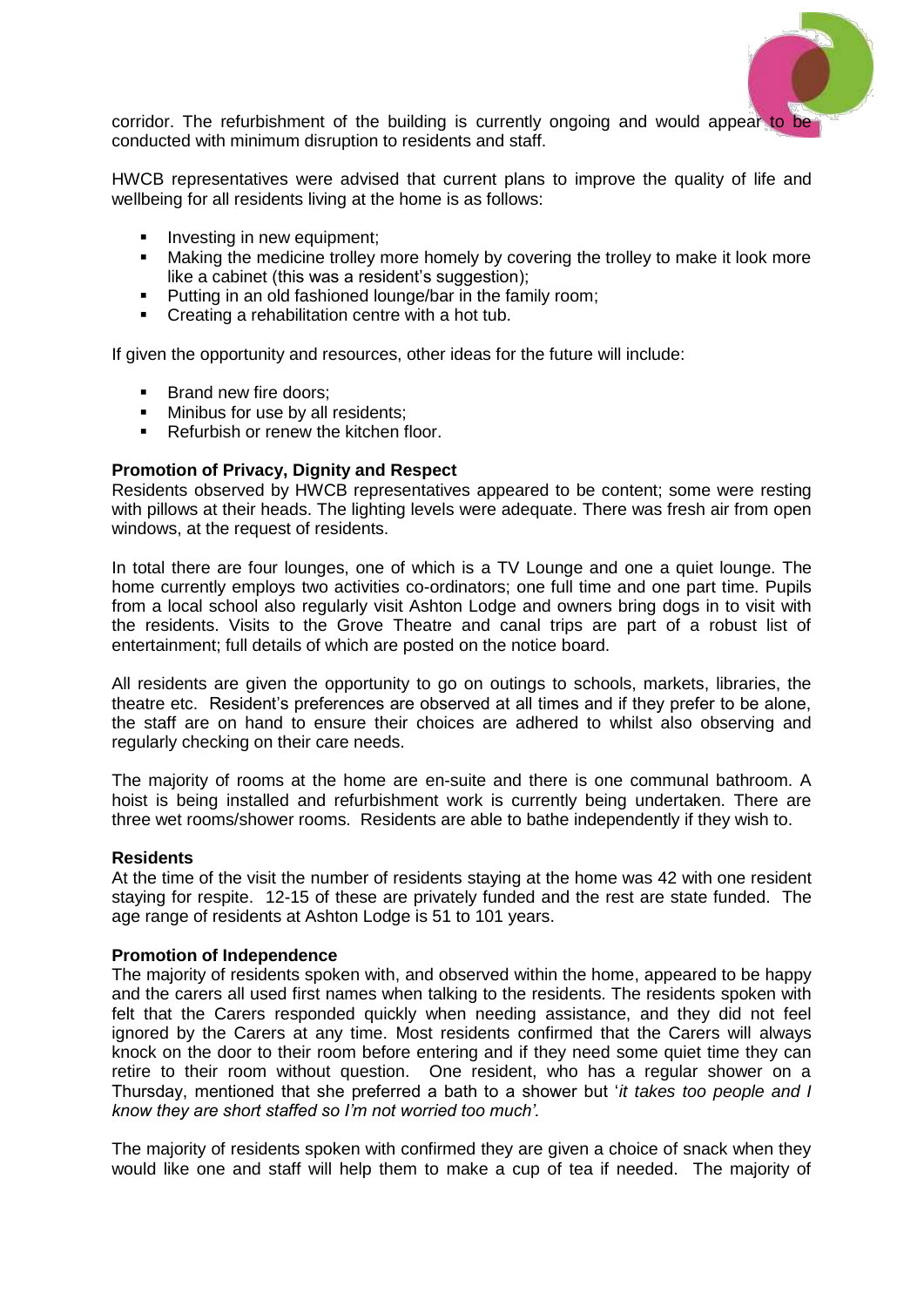residents mentioned the activities staff and confirmed they are encouraged to take part in the activities offered at the home, one resident observed *'I can't fault them at all' and 'the home is good, I get the care I need'.* A family member whose relative was currently receiving respite at the home stated '*they (the staff) are very friendly and fingers crossed we'd like her to stay here'.*

#### **Interaction between Residents and Staff**

Residents' rooms are cleaned daily, sometimes more often and bedding is changed regularly. Notes are kept in resident's files and on the computer showing any special dietary needs and these are put into practice. There are also instructions on hospital discharge notes or GP notes. Representatives felt that staff have genuine affection for the residents and feel happy in their role. One staff member mentioned *'it is seeing everyone smile that makes it special'.* When staff were asked if they would place their own relative in the home they clearly stated that they would be happy to live at Ashton Lodge, should they need to find a residential home for themselves or a relative in the future. The staff receive regular training and all appear to be very satisfied with their caring role.

#### **Food**

The home currently has one permanent chef on staff and one assistant, plus one at the weekend. HWCB representatives were advised that the Chef will hold a one to one meeting with each resident for menu planning to ensure that dietary requirements are met and updated.

HWCB representatives observed residents during the lunch period which began at 11.50am/12 noon. The residents are able to receive their meals where they wish; in their own rooms if preferred. There are no menus printed, instead a member of staff sits with the resident and shows them a picture of what is on the menu and the resident can then make a choice. All residents appeared happy with the meals. A very clam atmosphere was observed during mealtime although it did appear that some residents were kept waiting longer than others to receive their meal, although this is to be expected when catering for larger numbers. Staff were observed cleaning up after meals when it was safe to do so.

One resident, who commented on the food and drink available at the home, noted that *'It varies, I'd say it's not as good as when I first came here; she used to be a fully trained chef. Nothings bad, but you don't seem to get the full variety'.* When asked if they are given sufficient food, the comment was '*sometimes too much'.* 

Representatives also noted that bibs were being placed on residents in preparation for their meal but this was up to twenty minutes before mealtime commenced. Representatives flagged this to the manager on duty and the manager confirmed she will review how this is managed in the future.

#### **Recreational activities/Social Inclusion/Pastoral needs**

There are two Activities Co-ordinators, one full time and one part time. Pupils from a local school visit Ashton Lodge regularly and owners bring dogs in to visit the residents. The Grove Theatre and canal trips are part of a robust list of entertainment which is detailed on the notice board. Residents are aware of events and activities coming up because *'they come and talk to you about what's on offer'.*

Generally residents liked their rooms with most bringing in items from home. Although the staff were all observed clearly communicating with residents and their relatives, it was felt that as staff are wearing name badges on their waistband it can sometimes be difficult for residents to read their names. The majority of residents spoken to like the staff and believe they are *'kind and caring'*. None of the residents or relatives spoken to by HWCB representatives made any mention of religious beliefs.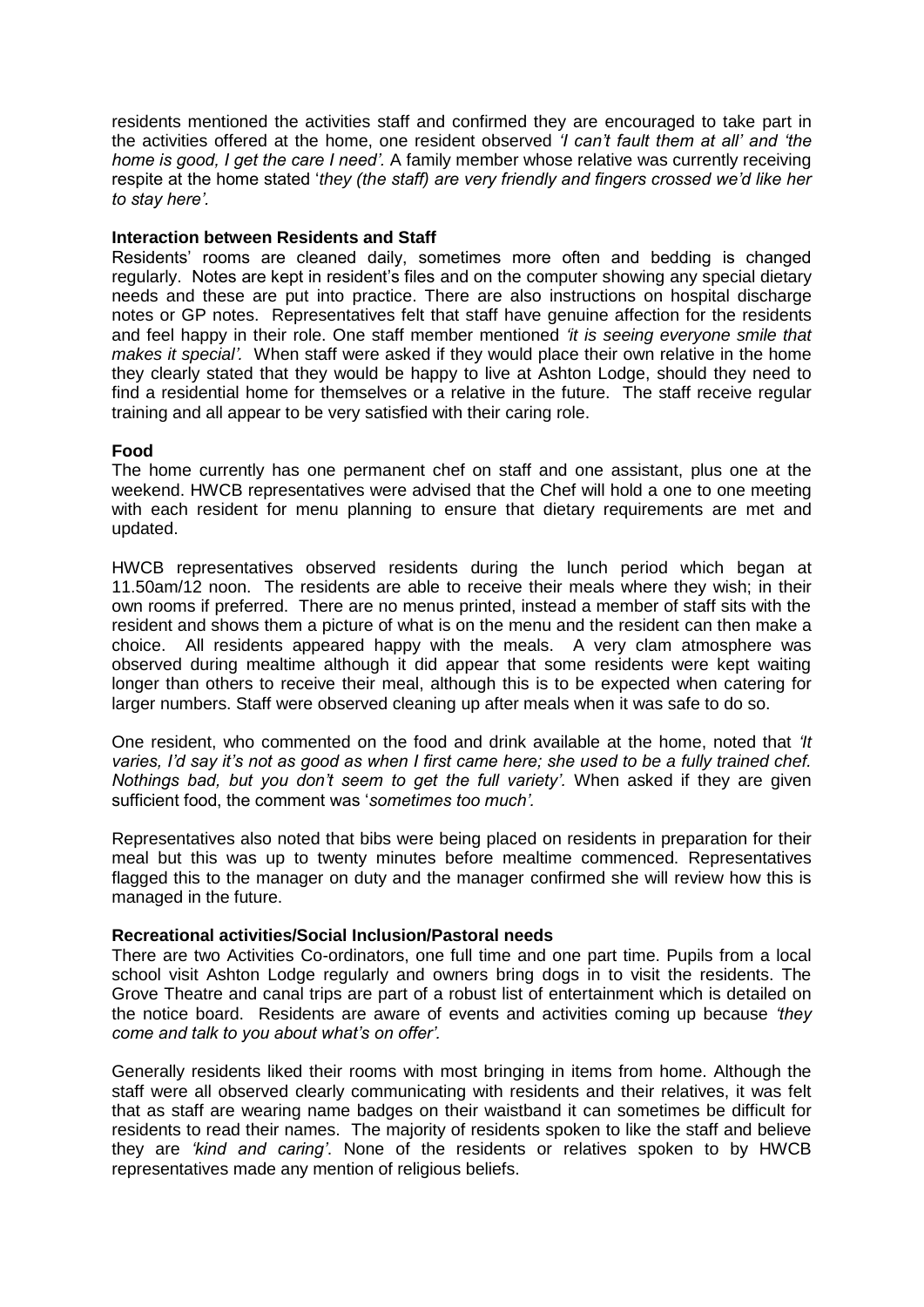

#### **Involvement in Key Decisions**

Some visitors spoken with were unaware of a key worker allocated to their relative/friend; however they were consulted by the staff on issues that needed their input. One relative, when asked if they are with their relative when changes are discussed concerning their care, and whether they have a say in those changes, stated *'yes, absolutely'*. Family members were aware that residents are encouraged to bring in their own furniture and personal effects to make their rooms feel more like home. The ethos of Ashton Lodge is *'To get to know the clients and the families. We are people oriented not task oriented.'* The Manager of the home also confirmed that residents/relatives meetings will be re-started as soon as the refurbishment is complete.

#### **Concerns/Complaints Procedure**

The complaints procedure was not clearly visible however upon investigation it was found to be included as part of the Service Users Handbook. When asked, the majority of relatives and family members would speak to the Manager if they had a complaint, or one of the Carers. When asked how staff would know that a resident feels they need to make a complaint but cannot communicate this clearly, staff advised that they *'use observational techniques and body language plus pictorial tactics such as pen/paper and happy/sad faces'*. Staff would be aware, and share their opinion with other staff, for example, *'Mr or Mrs X is not right today'.* One relative commented that *'the only complaint I had was seeing the CQC report in the local paper. Some of the things they said was ludicrous and grossly unfair' and added 'If I had complaints I'd voice them'.*

#### **Staff**

Representatives observed that staff wear different colour uniforms. Dark blue signifies senior staff, lighter blue for general staff. Staff wear their name badges on their waistbands but they are not easy to read as previously mentioned. A whiteboard is on display which shows the details of staff on duty however, on the day of the visit, representatives noted that it showed the details but the date was incorrect. All staff appeared cheerful and were observed dealing with repetitive comments with sensitivity and avoiding 'stock' answers. Respect is given to those residents wishing to be left alone. Refusal to take medication is dealt with encouragingly and with sensitivity to residents' needs.

The daytime number of staff on duty is eight carers on a shift basis and at night there are normally four carers, currently there are only three (one vacancy).

Members of staff have the following responsibilities:

- **Laundry** 1
- Falls champions 18
- Care Staff 28
- **Hydration champions** All
- **Medicines Coordinator** 1

All staff will/are:

- $\checkmark$  Dealing with GPs on a daily basis
- $\checkmark$  Coordinating GP visits for UTIs etc.
- $\checkmark$  Conduct DIP tests
- $\checkmark$  Order medication
- $\checkmark$  Make a referral to OTs Mental Health, Speech & Language, etc.
- $\checkmark$  Conduct an external audit
- $\checkmark$  Update client's medical files
- $\checkmark$  Monitor Blood Glucose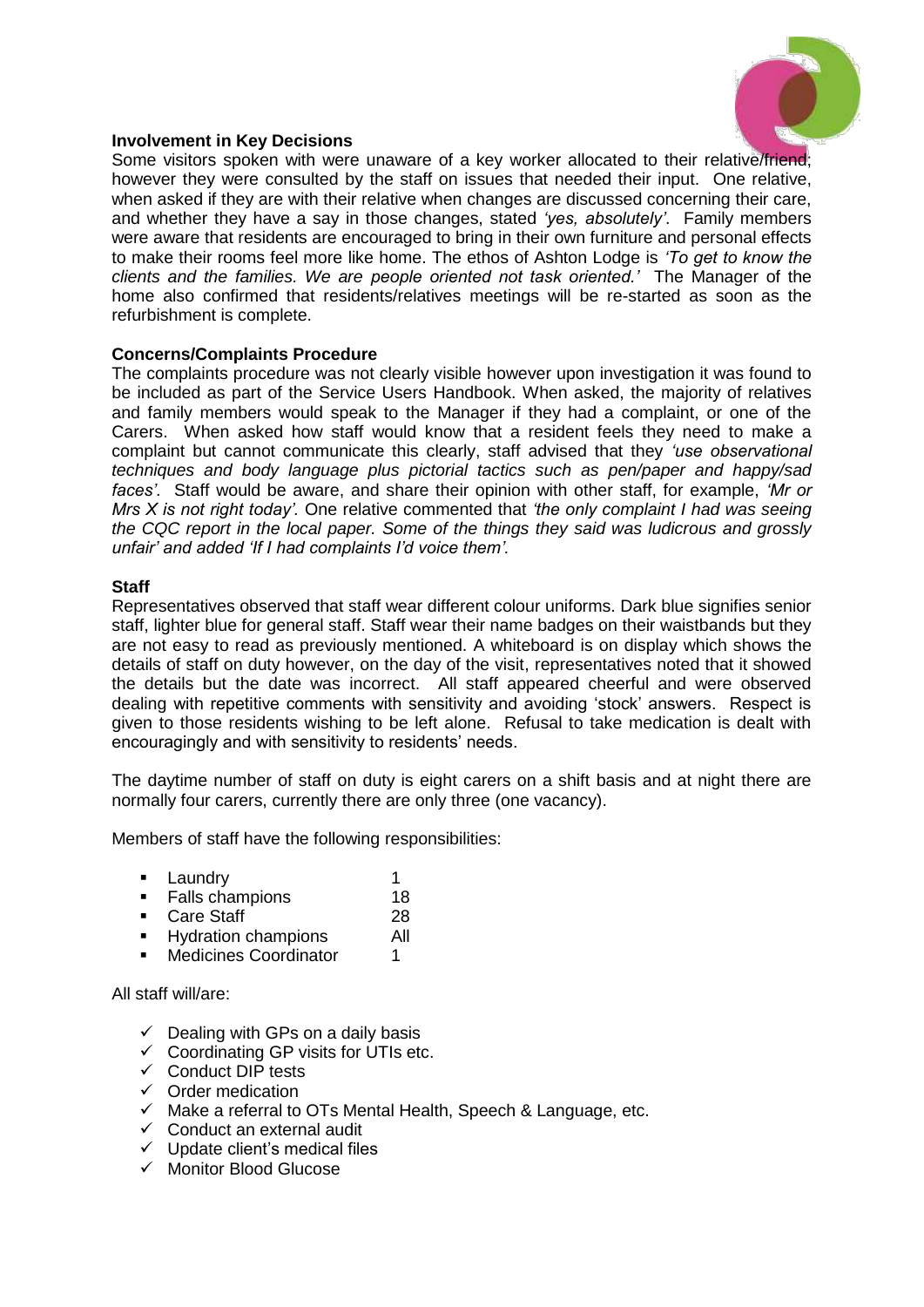$\checkmark$  Prepare hospital packs

The Medicines Coordinator advised the HWCB representative that their previous role was a Chemist's Assistant before taking a Pharmacy course and then joining Ashton Lodge as a Carer 16 years ago. Career development has led to the current position as Medicines Coordinator.

During the interview, the Medicines Coordinator informed the representative that a comprehensive pack was sent with the resident detailing all medications etc., but stated that when the resident returns from the hospital, the accompanying discharge pack is usually of a poor quality regarding treatment summaries etc.

When asking the Manager if they were in need of care when becoming older, would you want to live here and why, the Manager stated that *'Yes; care is based on love, kindness and tenderness and getting to know who the residents are'.*

Other staff comments include the following:

*'It's the residents for me, I see residents as gran/grandpa.' 'I've been here 12 years. I get a feeling of satisfaction.' 'Just seeing everyone smile gives me job satisfaction'. 'I love coming to work, and love the recognition from the residents.'*

All staff receive full training for their role which includes both in house, external and on line training. Refresher courses are encouraged and the majority of staff spoken to all found these *'invaluable'.* 

The Manager confirmed that detailed Care Plans for each resident are kept in the office and on the computer system. Care Plans are regularly updated and reviewed every month with the resident's relative where applicable. The Manager stated that Ashton Lodge is *'A warm, loving, dedicated home that provides a very good quality of care with particular person centred care'.* 

#### **Visitors and Relatives**

The majority of visitors and relatives who were within Ashton Lodge at the time of HWCB's visit gave positive responses to all questions asked. In general visitors and relatives were highly complementary about the staff and their role.

Visitors are able to join their family member for lunch if they wish. There are places set aside for visitors to eat with the person they are visiting, if they do not wish to eat with the other residents. Some mealtimes are protected and visitors are asked not to visit at those times, in accordance with the wishes of the residents. There are no time restraints put on visitors and family members are encouraged to help out sometimes to enable their family member to feel more at home.

Additional comments from relatives include:

*'I have had to tell them. They were giving blended food but I said she's fine with normal food; now she gets proper meals.'*

*'This is just respite for a fortnight. Half an hour in the morning and quarter of an hour at night was not meeting her needs'.*

*The atmosphere is nice here I would say, more than just a welcome, you feel good walking in.*

*'I apologised for parking and they said 'oh that's fine'. They are very friendly and the staff are kind'.*

*'Fingers crossed we'd like her to stay here, we will have to see.'*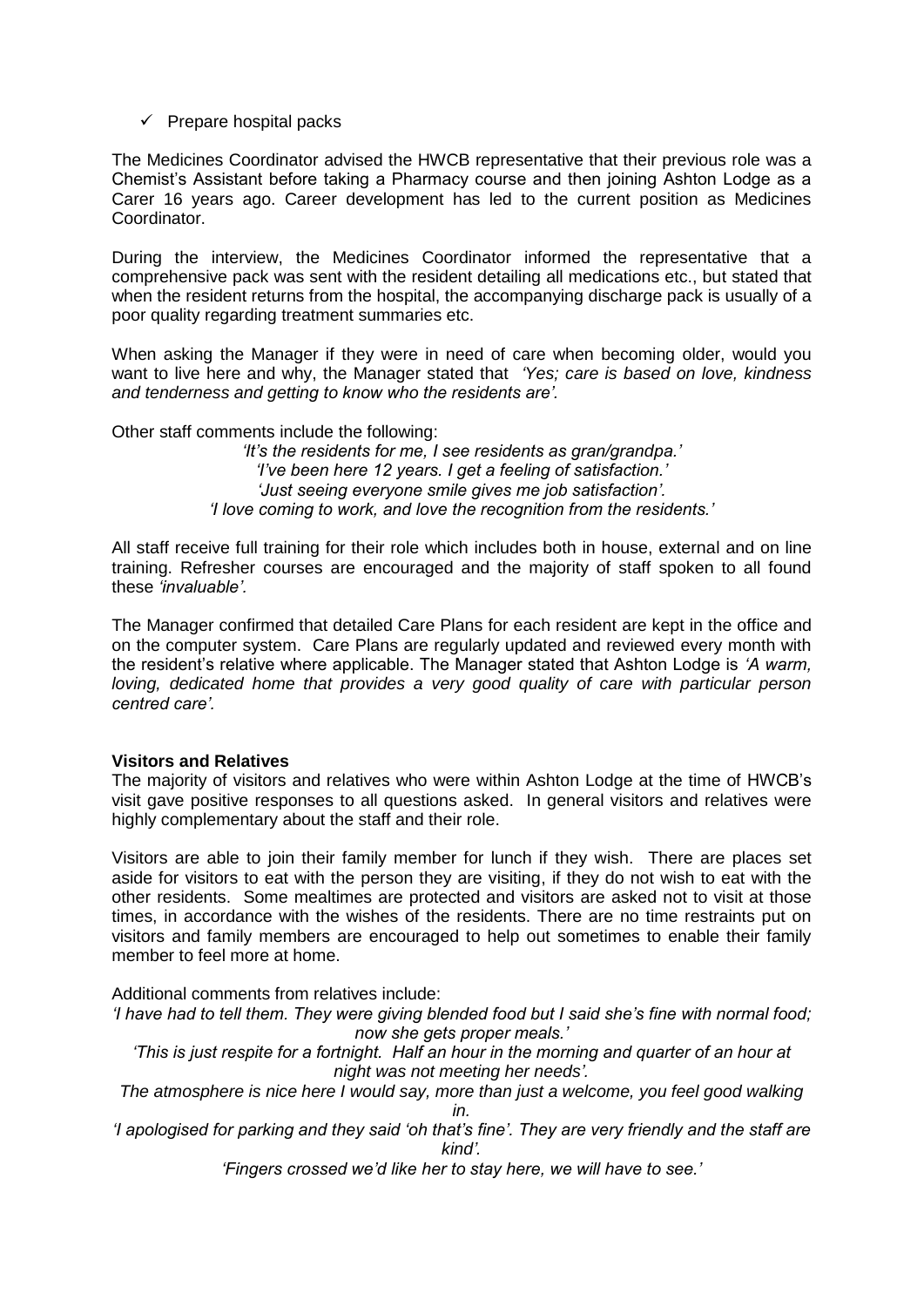

# **Additional Findings**

Representatives were advised that the home provides the following visiting services:

- Hairdresser twice per week.
- $\blacksquare$  Chiropodist six to eight weeks.
- Optician annually.
- $\blacksquare$  Priory Church monthly.

Residents are encouraged to bring their personal possessions, TVs, photographs, pictures, ornaments and small pieces of furniture to create familiar surroundings. Relatives may also decorate the resident's rooms.

All residents are offered the opportunity to be involved in social activities organised at the home including organised trips out. Relatives are also included in the planning.

Representatives observed residents in wheelchairs being moved around the home without too much difficulty; although some of the corridors did pose a challenge at busy times.

#### **Additional comments received from residents include:**

*'All together now I can't fault them at all'. 'New staff learn from the good ones we have here'. 'We had a little period of unhappiness. They had some terrible staff but they sorted them out'. 'Activities take two people out; I have enjoyed coffee out at the shopping centre'. 'The home is good; I get the care I need'.*

#### **Recommendations**

- HWCB recommends that the wearing of staff name badges be reviewed. Those currently in use are difficult to read even for a normal sighted person, the font and size of text should be altered and made bold. The position the badges are worn should also be moved from the waistband to the upper torso.
- **HWCB representatives noted that bibs were put on the residents up to 20 minutes** prior to the serving of meals, which can cause anxiety and/or impatience in the residents. It is recommended that staff defer issuing the bibs until just before meals are served.
- Healthwatch Central Bedfordshire recommends that this report is shared with key stakeholders, potential new residents and relatives of Ashton Lodge Care Home to advise that if they should wish to contribute any additional comments about the Home, to contact Healthwatch Central Bedfordshire direct on 0300 303 8554.
- **Finally, HWCB would recommend that Ashton Lodge continue to be monitored on a** regular basis to ensure that quality of care is not only sustained but continues to improve.